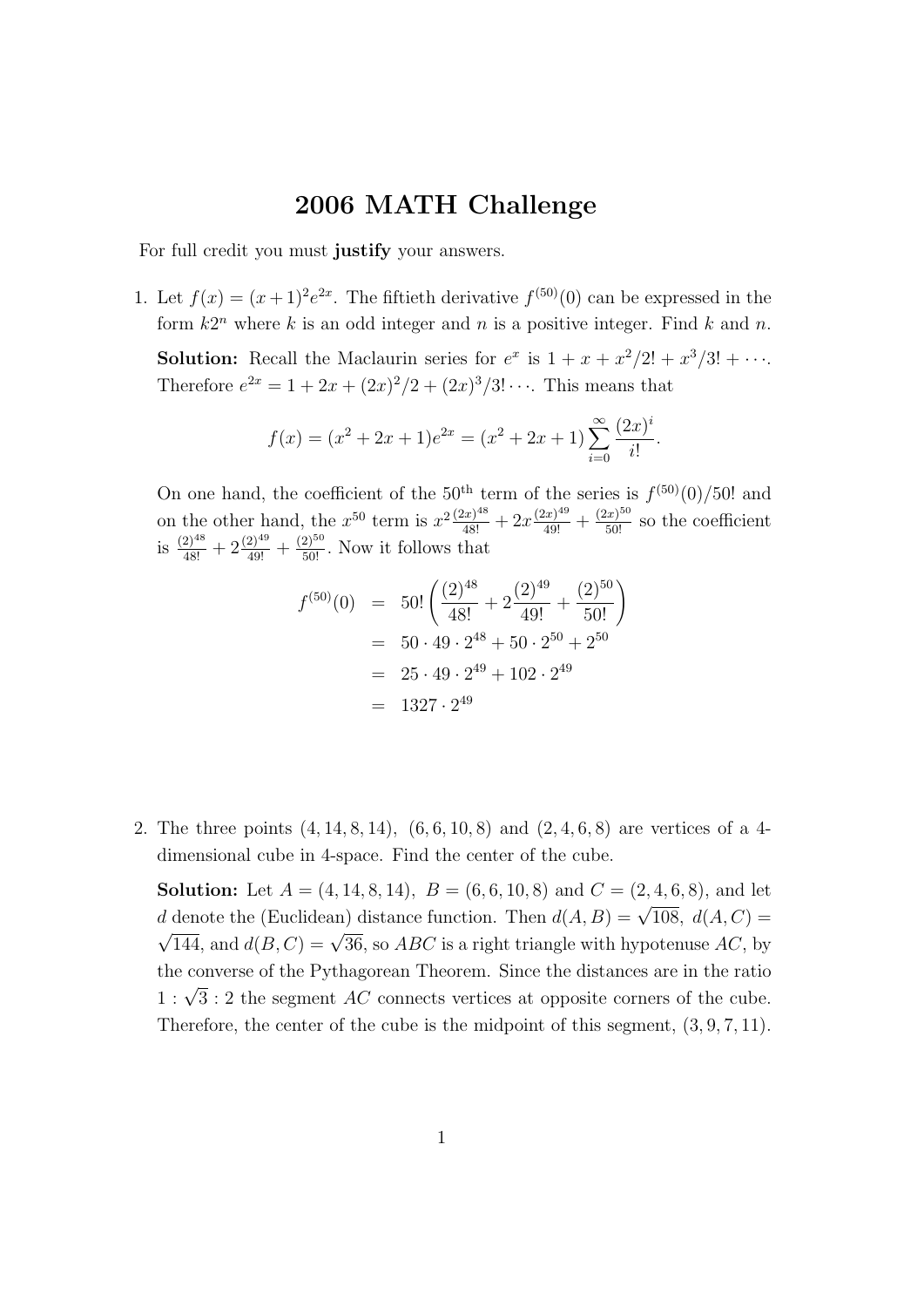3. Compute  $\sum^{\infty}$  $n=1$ 1  $\frac{1}{4n^2-9}$ .

> **Solution:** First note that  $\frac{1}{4n^2-9} = \frac{1}{6}$  $\frac{1}{6}(\frac{1}{2n-3} - \frac{1}{2n-3})$  $\frac{1}{2n+3}$ ). Note that  $\sum_{n=1}^{\infty}$ 1  $2n - 3$ =  $-1 + 1 + 1/3 + 1/5 + 1/7 + \cdots$  while  $\sum_{n=1}^{\infty}$  $n=1$ 1  $2n + 3$  $= 1/5 + 1/7 + \cdots$  so their difference is  $1/3$ . Thus, the sum of the series is  $1/6 \cdot 1/3 = 1/18$ .

4. Let  $n \geq 1$  be fixed. Suppose n points are placed at random on a circle. Let  $P(n)$  denote the probability that all n points lie on the same side of some diameter. Find  $P(n)$ . In particular, find  $P(2)$  and  $P(3)$ .

**Solution:** Let us first inscribe a regular  $2m + 1$ -gon in this circle where  $m \geq$  $n-1$  and m is fixed. We will calculate (\*) the probability if we choose n of these  $2m + 1$  vertices at random then these n points will lie on the same side of some diameter.

Now the number of different ways that  $n$  vertices can be chosen from these  $2m + 1$  vertices so that these *n* vertices will lie on the same side of some diameter equals  $(2m+1)$  $\binom{n-1}{m}$ m . To see this, orient the circle in the counter clock wise direction as shown. Therefore, if  $n$  points lie on the same side of a diameter of the oriented circle, then we can single out a first member of these *n* points and call it  $\overline{0}$ . Thus, the  $\overline{0}$  can be chosen in  $2m+1$  different ways, and once  $\overline{0}$  is chosen the other  $n-1$  points can be chosen in  $\binom{n-1}{m}$ m different ways. The probability required in (∗) equals

$$
\frac{(2m+1)\binom{n-1}{m}}{\binom{n}{2m+1}} = \frac{n \cdot [m(m-1)(m-2)\cdots(m-(n-2))]}{2m(2m-1)(2m-2)\cdots(2m-(n-2))}.
$$

The solution to problem (a) is

$$
\lim_{m \to \infty} \frac{n \cdot [m(m-1)(m-2)\cdots(m-(n-2))] }{2m(2m-1)(2m-2)\cdots(2m-(n-2))} = \frac{n}{2^{n-1}}.
$$

Thus,  $P(2) = 1$  and  $P(3) = 3/4$ .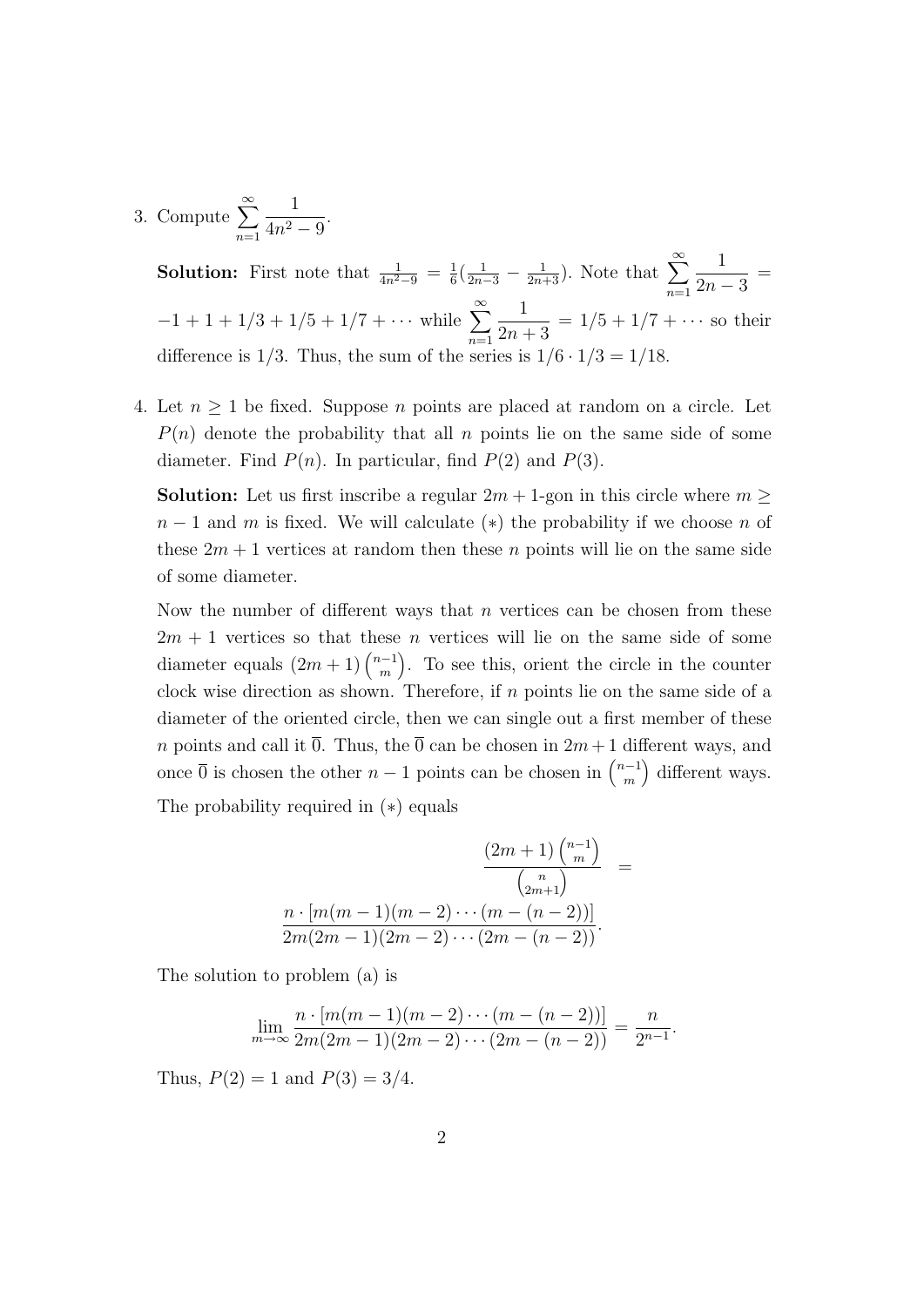5. Let  $D = \{1, 2, 3, 4, 5, 6, 7, 8, 9\}$  denote the set of nonzero decimal digits. Note that D has  $\binom{9}{4}$ 4  $= 126$  four-element subsets. How many of these subsets  ${a, b, c, d}$  can be used to build a three-digit base d number  $N = abc_d$  such that the difference between N and the number  $\overline{N}$  obtained by reversing the digits of N is a multiple of 21? For example  $123_8 - 321_8 = (1 \cdot 8^2 + 2 \cdot 8 + 3) (3 \cdot 8^2 + 2 \cdot 8 + 1) = -128 + 2 = -126 = -6(21)$ , so the set  $\{1, 2, 3, 8\}$  is one of the sets we need to count. Of course the number  $d$  used for the base must be the largest of the four numbers.

**Solution:** We use the notation  $abc_d$  to mean the number  $a \cdot d^2 + b \cdot d + c$ . If  $N = abc_d$ , then we count the set  $\{a, b, c, d\}$  if

$$
N - \overline{N} = a \cdot d^{2} + b \cdot d + c - (c \cdot d^{2} + b \cdot d + a)
$$
  
=  $(a - c)d^{2} + c - a$   
=  $(a - c)(d - 1)(d + 1) = 21k$ 

In order that  $(a-c)(d-1)(d+1)$  is a multiple of 21, at least one of  $a-c, d-1$ , and  $d + 1$  must be 7. If  $d = 8$ , then  $d - 1 = 7$  and  $d + 1 = 9$ , so any  $a, b, c$ works as long as they are all less than 8. There are  $\binom{7}{3}$ 3  $\left( \right) = \frac{7 \cdot 6 \cdot 5}{3 \cdot 2 \cdot 1} = 35$  such sets. If  $d + 1 = 7$  then  $d - 1 = 5$  and we must have  $a - c = \pm 3$  (since  $d = 6$ , we cannot have  $a - c = 6$ . So  $\{a, c\} = \{1, 4\}$  or  $\{a, c\} = \{2, 5\}.$ There are 3 sets of the form  $\{1, 4, 6, b\}$ , and 3 more of the form  $\{2, 5, 6, b\}$ , with  $b < 6$ . Now if  $a - c = \pm 7$ , then  $\{a, c\} = \{1, 8\}$  and  $d = 9$ . In this case,  $(d-1)(d+1) = 80$ , and  $(a-c)(d-1)(d+1)$  is not a multiple of 21. Hence the number of subsets satisfying the requirements is  $35 + 6 = 41$  (the two sets enumerated are disjoint).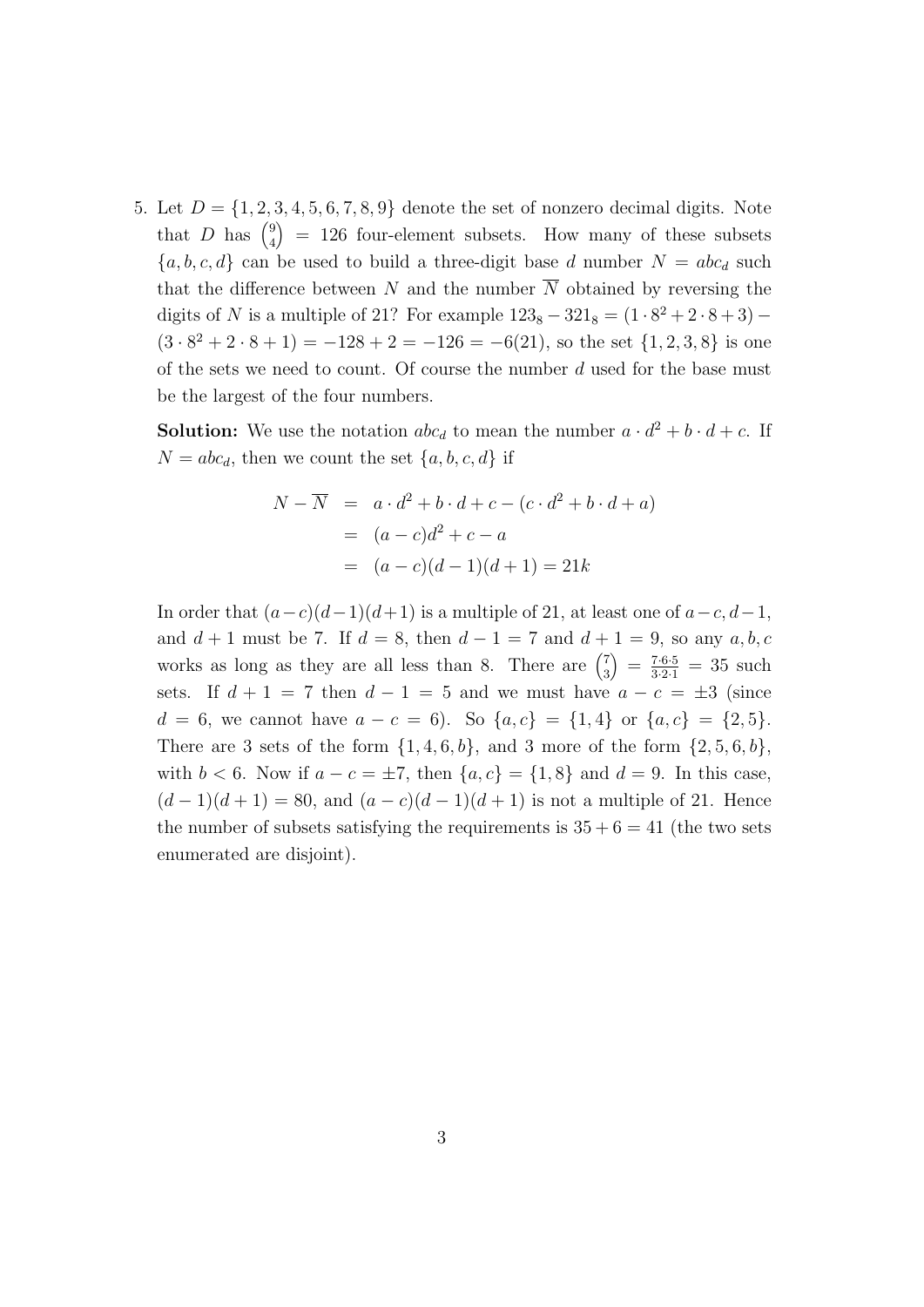6. Suppose some faces of a large wooden cube are painted red and the rest are painted black. The cube is then cut into unit cubes. Is it possible that the number of unit cubes with some red paint is exactly  $M = 2006$  larger than the number of cubes with some black paint? Find the smallest number  $M \geq 2006$ for which there is such a cube and find a way to paint the faces so that the number of unit cubes with some red paint is exactly M larger than the number of cubes with some black paint.

**Solution:** The answer is  $M = 2046$ . We paint black an opposite pair of faces of a  $33 \times 33 \times 33$  cube. Note that the number r of red faces must be four, five, or six. There are two cases with four red faces: the black faces are adjacent or not. The four equations we get are  $r = 6$ :  $M = n^2 - 12n + 8$ ;  $r = 5:$   $M = 4(n-1)^2$ ;  $r = 4:$   $M = 2(n-1)^2$  in case the black faces are adjacent and  $M = 2n(n-2)$  in case the black faces are opposite one another. None of which have integer solutions for  $2006 \leq M \leq 2045$ .

7. There are 2006 nonzero real numbers written on a blackboard. An operation consists of choosing any two of these, a and b, erasing them, and writing  $a + \frac{b}{2}$ 2 and  $b - \frac{a}{2}$  $\frac{a}{2}$  in their places. Prove that no sequence of operations can return the set of numbers to the original set.

**Solution:** The sum of the squares of the two new numbers  $(a + b/2)^2 + (b - b/2)^2$  $a/2)^2 = a^2 + ab + b^2/4 + b^2 - ab + a^2/4 = 5a^2/4 + 5b^2/4$  is larger than the sum of the squares of the original numbers.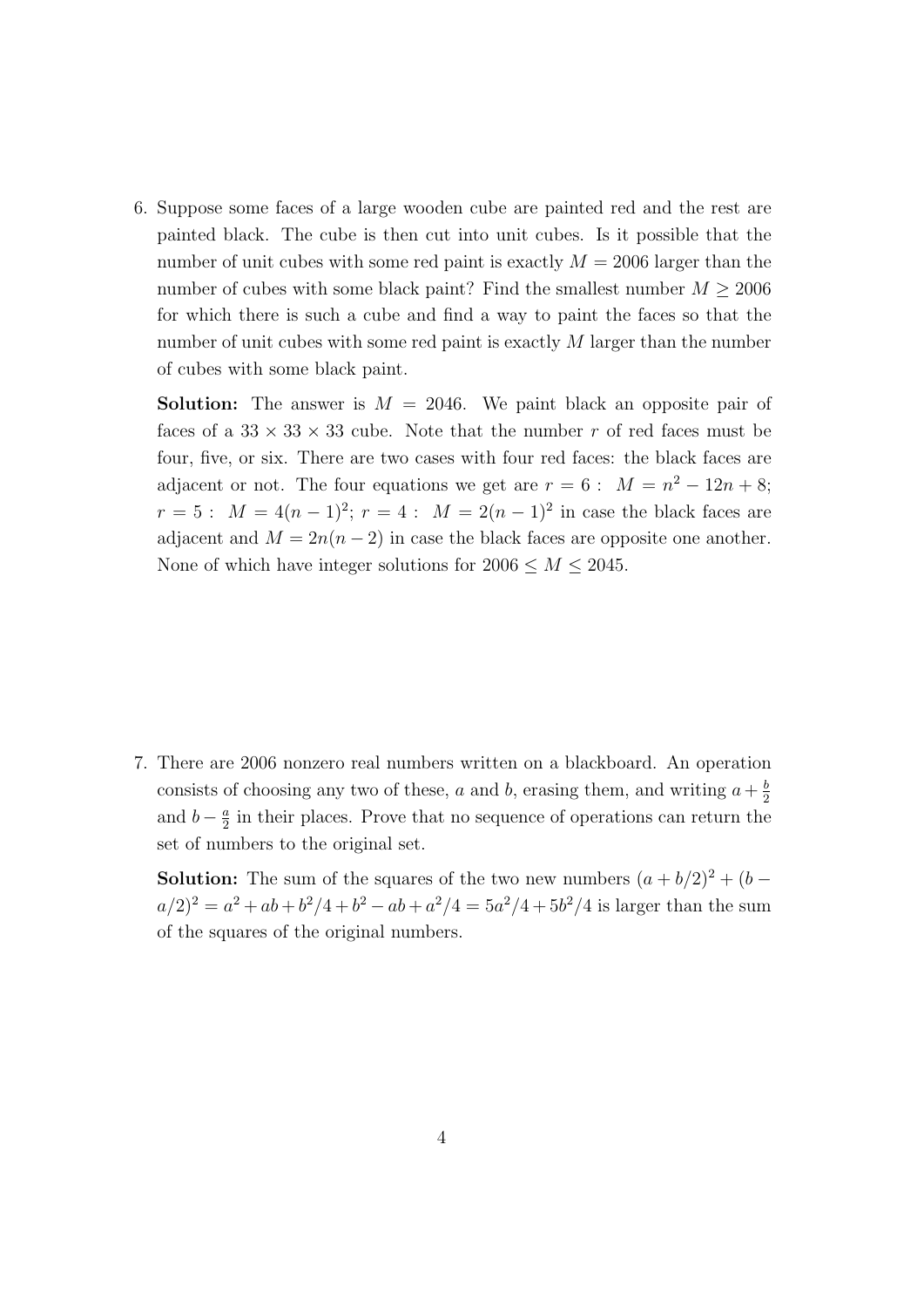8. Is it possible to partition the set  $N = \{1, 2, ...\}$  of positive integers into two element subsets  $\{u, v\}$  such that for each integer  $n \geq 1$ , there is exactly one pair  $\{u, v\}$  such that  $|u - v| = n$ ?

**Solution:** Yes, it is possible. Start with the pair  $\{1, 2\}$ . If n doubleton sets  ${u_i, v_i}, i = 1, 2, 3, \ldots, n$ , where  $u_i < v_i$  have been found, define the  $n + 1$ <sup>st</sup> subset  $\{u_{n+1}, v_{n+1}\}$  as follows. Let  $u_{i+1}$  be the smallest positive integer that does not appear in any of the first *n* doubletons. Then  $v_{n+1} = u_{n+1} + n + 1$ . Note that  $u_1 = 1 < u_2 < u_3 < \cdots < u_n < u_{n+1}$ , and so the same can be said about the  $v_i$ s,  $v_1 = 2 < v_2 < v_3 < \cdots < v_n < v_{n+1}$ . Since  $v_i > u_i$ , it follows that the set of  $u_i$ s is disjoint from the set of  $v_i$ s. By Mathematical Induction, for each *n* there is exactly one pair  $\{u, v\}$  such that  $|v - u| = n$ .

Students familiar with Wythoff's game will recognize this problem. For example, see

http://www.cut-the-knot.org/pythagoras/withoff.shtml

9. Given a triangle  $ABC$  in the plane, prove that there is a line L in the plane that cuts the triangle into two polygons of equal area and equal perimeter.

**Solution:** Suppose the area of the triangle is a and the perimeter is  $p$ . For each X on the boundary of  $\triangle ABC$ , define  $f(X)$  as follows:

- (a) If  $X \in \overline{AB}$ ,  $f(X) = AX$ ,
- (b) If  $X \in \overline{BC}$ ,  $f(X) = AB + BX$ , and
- (c) If  $X \in \overline{CA}$ ,  $f(X) = AB + BC + CX$ .

Note the ambiguity  $f(A) = 0$  and  $f(A) = p$ . For each  $t \in [0, p/2]$ , define  $(X(t), Y(t))$  as follows:

- (a)  $X(t)$  and  $Y(t)$  are points on the boundary of  $\triangle ABC$ ,
- (b)  $f(X(t)) = t$ , and
- (c)  $f(Y(t)) = t + p/2$ .